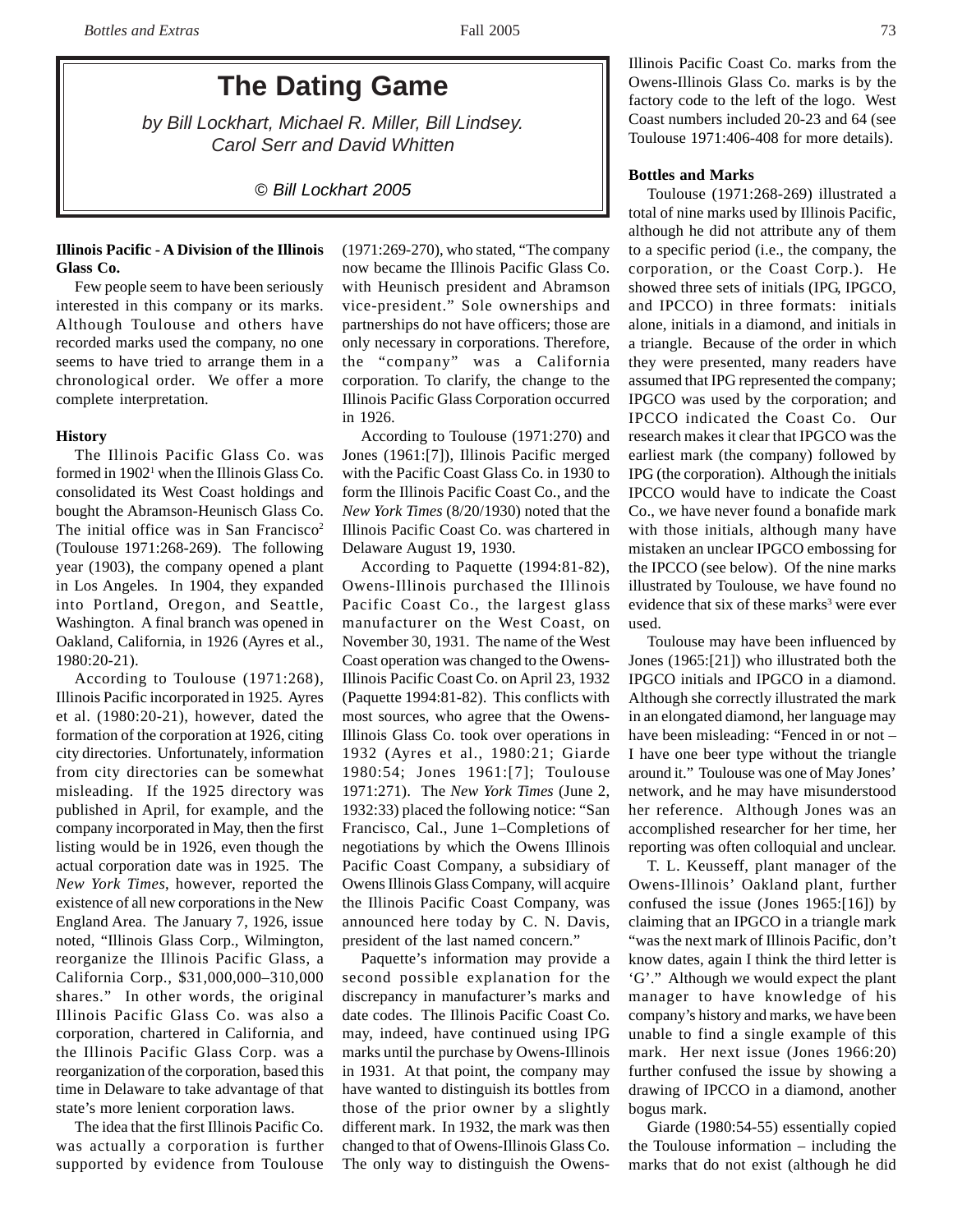not show the IPGCo in a triangle). He discussed the difficulty in discerning the "G" versus the "C" in the logos but noted that "the triangle mark is the one found on milk bottles." He also noted that "often the last digit of the year of manufacture is found to the left of the triangle, particularly in the late 1920s." Giarde's discussion suggests that milk bottles were not produced prior to the "Corp." Thus, milk bottles would only have been made in 1926 and later. That would be compatible with the dating scheme introduced below in the Illinois Pacific Glass Corp. section.

# Illinois Pacific Glass Company (1902- 1926)

From 1903 to 1909, Illinois Pacific made fruit jars for the Kerr Glass Mfg. Co. Kerr began in Portland, Oregon, as a sales unit, but had its first fruit jars (the Economy) made by Illinois Pacific. However, the Hazel-Atlas Glass Co. also made some of the Economy jars from 1906 to 1909, so jars with the Economy label cannot be said to be universally from Illinois Pacific. In 1909, Kerr bought a factory in Altoona, Kansas, and began making its own jars (Creswick 1987:165).

## I. P. G. Co. or IPGCO with no surrounding lines

This mark (initials alone) appeared in slightly different formats on both heels and bases of bottles. The variation with no periods was found in contexts from the latter part of the first decade of the 20<sup>th</sup> century to at least the early 1920s. Confirmed date ranges for the variation with periods extend from at least 1911 to 1924 (e.g., Elliott & Gould 1988:154, 189; Fowler 1998:51). Both marks were probably used simultaneously from the beginning of the company (1902 to the reorganization in 1926). However, we have no actual evidence for the use of the mark prior to ca. 1910. It is therefore possible that no mark was used during the first five or more years that the company was in business. This, however, does not fit the pattern of the Illinois Glass Co. – a firm that used the IGCo mark from at least 1880.



It is also possible that the IPGCO mark with all letters the same size was used first, followed by the design where the mark forms a diamond pattern with the letters growing from I to G then decreasing to O.

The I. P. G. Co. mark was almost always embossed on the heels of bottles and could appear on either the front (obverse) or back (reverse) side **[Figure 1]**. The mark was accompanied by two- to four-digit numerals, also embossed on the heel, sometimes with decimal points or with some of the digits separated by a space (e.g., a jar in Creswick [1987:66] embossed I. P. G. CO. 2695 on the heel). Colorless Boyd Mason jars with continuous-thread finishes were embossed I. P. G. Co. on the heel during the 1910-1920s period. A variation had the I. P. G. Co. in a diamond logo on the base (Roller 1983:71). At least one case, provided by Serr, from the Silver Gate Soda Works (Schnepp Bros), was embossed I.P.G.CO. 70 on the front heel and was made by an automatic bottle machine.

IPGCO (with no punctuation) is almost always (in every example we have seen) found on the base (as are both variations of the diamond mark described below). These basemarks are generally accompanied by two- to four-digit numbers and occasionally by a separate, single-digit number. In a few cases, the mark was on the base, but the two- to four-digit code was embossed on the heel. Often (maybe always), the initials form a diamond pattern (letters growing larger from I to G then smaller to o) even though they are not enclosed by lines **[Figure 2]**. Creswick (1987:22) noted the mark (with a lower-case "o") on the GENUINE Boydes MASON jar.

We found one interesting bottle that was embossed with I. P. G. Co. on the heel and IPGCO-in-a-diamond on the base (ca.



**Figure 1:** I P G C O Heelmarks [eBay] **Figure 2:** IPGCO Basemark [Lindsey] **Figure 3**: IPGCO in a Diamond [Lockhart]

1924). It is likely that a marked baseplate was inadvertently placed on a mold that already contained a heel mark. Such unintended errors were common in the early 20<sup>th</sup> century.

IPGCO in a diamond (with or without periods)

May Jones (1965:[16]) quoted T. L. Keusseff (Owens-Illinois Glass Co.) as stating, "I think this was the oldest mark of Illinois Pacific Glass Company, used before about 1920. I think the third letter was "G" not "C", but perhaps not always clearly cut in the mold or clearly blown up." She later (1966:20) misdated the mark as "1898-'99." Toulouse (1971:) included the mark in the nine he attributed to Illinois Pacific but gave no specific date for this individual mark nor any other information about it.

Unlike the initials-only mark, the diamond marks are almost always found embossed on bottle bases. The mark was frequently shaped where the first three letters increased in size (with the G as the largest) then decreased in size to the "o" (or a diamond shape). This may be the only form of the mark **[Figure 3]**. It is often only recorded in brief with no reference to letter size at all. While this may indicate a variation with all five letters being the same size, it is more likely that the size of the letters was simply unreported.

The mark was also used on jars. Colorless Boyd Mason jars with continuous-thread finishes were embossed I. P. G. Co. in a diamond on the base during the 1910-1920s period. A variation had the I. P. G. Co. on the heel. A version of the IMPROVED Everlasting JAR also was embossed with IPGCo in a diamond on the base as was the SEALTITE WIDE MOUTH MASON (Creswick 1987:121; Roller

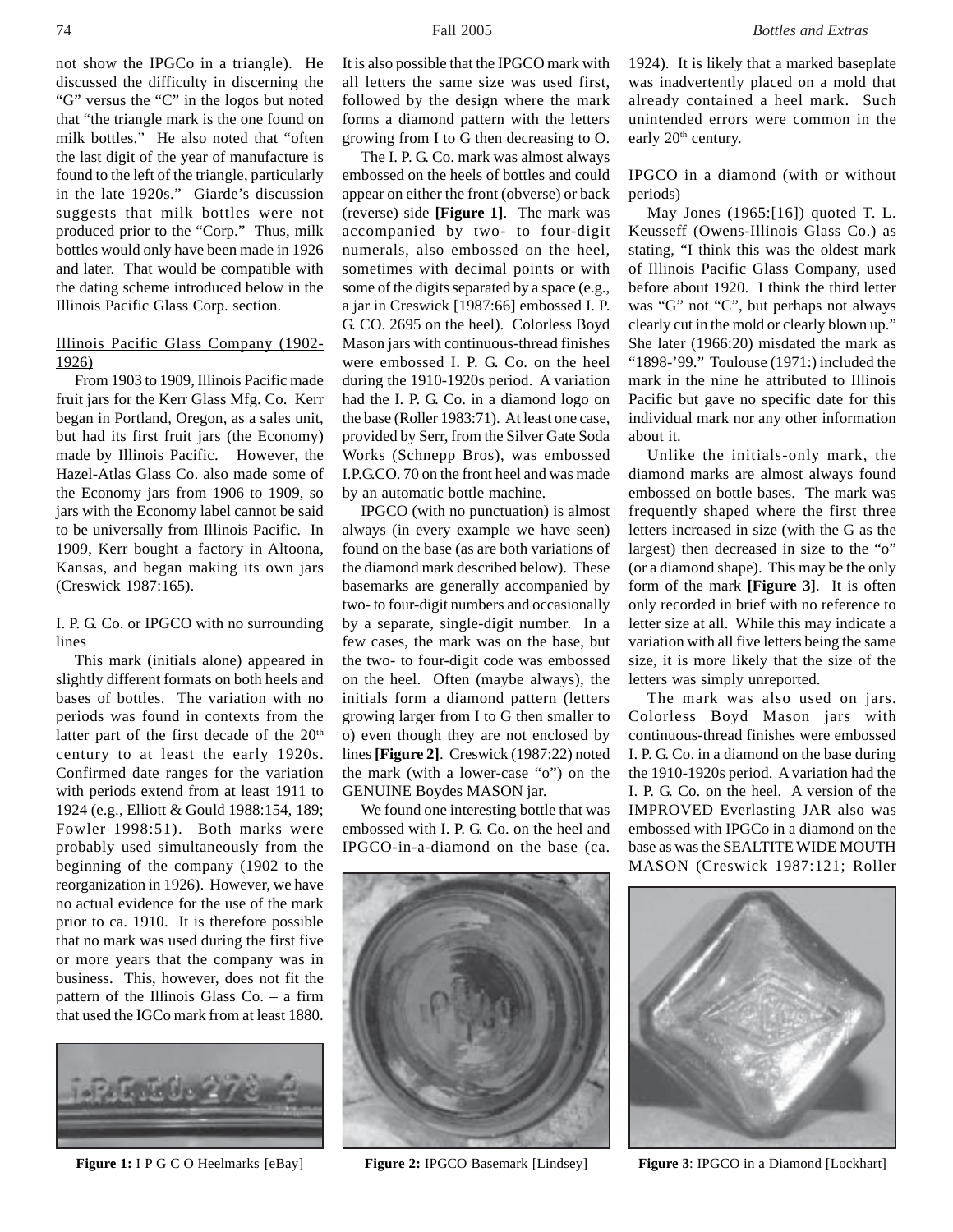#### 1983:71, 165, 325).

These marks were frequently accompanied by three- or four-digit numbers that either preceded the mark or followed it. The numbers are likely catalog codes that identified the style of the bottle, although they may have served a currentlyunknown function. These codes are often located on the heels of bottles, although the mark, itself, is on the base.

These marks, like the initial-only variations discussed above, were used during the entire period of the IPG Company (1902-1926), although we have found no documented bottles that dated earlier than about 1909. As mentioned above, the company may not have used manufacturer's marks during the first few years of operation. The marks are mostly documented on soft drink bottles, although Colcleaser (1966:17) showed the mark on a Lash's Bitters bottle. We have also observed the mark on other bottle types.

Miller (1999:7) illustrated a blown-inmold bottle used from ca. 1912-1913 that was embossed with a Diamond IPGCO mark. Elliott & Gould (1988:154, 189) listed the diamond mark both with and without punctuation on mouth-blown bottles in the 1910-1917 range. These time periods are in keeping with the general trend toward semi-automatic bottle machine use that began about 1910 and was in full swing by 1914. We suggest that



Illinois Pacific may have adopted semiautomatic machines about 1912. This does not, however, preclude the manufacture of mouth-blown bottles after 1912; some glass houses used both techniques during a sometimes-lengthy transitional period. It should be noted that this is only speculation. The only bottles we have observed with IPGCo marks (with or without the diamond) have been either mouth blown or made with an Owens machine (see below).

#### IPGCO-in-an-oval mark

This mark was found on the base of a 16-sided pickle bottle from the El Paso Coliseum excavation with a 3 embossed below it. The pattern of the letters was the same diamond shape as those within the diamond mark described above (Lockhart & Olszewski 1993:37; 1995:29).4 No other mark of this type has been reported. It may have only been a fluke made by a single engraver. Once the error was discovered, the mold (or at least the baseplate) may have been withdrawn.

We would like to propose an interesting idea. Please remember that this hypothesis is as yet unproven. We have noticed that there are four major variations of the first mark (initials only, initials with punctuation, initials in a diamond with punctuation, and initials in a diamond without punctuation). There were also four major branches of the company: San Francisco (1902); Los Angeles (1903); Portland (1904); and Seattle (1904). Each of these branches may have used a different variation of the IPGCO mark. In addition, a fifth branch, Oakland (1925), was opened toward the end of the company period (the last year before the name/mark change). Oakland may have used the IPGCO-in-anoval mark. If so, we would not expect to



[Miller] **Figure 5:** Improved Everlasting Jar [Creswick 1987:52]

find many of those due to the short period of time the branch was open.

## IPGCO with triangles at each end and the Owens Automatic Bottle Machine

In 2004, Mike Miller found an Arizona soft drink bottle marked with IPGCO on the base **[Figure 4]**. The mark is in a diamond shape (without the enclosing diamond) but, unlike typical marks we have seen, it has small horizontal triangles at both ends. This may only have appeared on machine-made bottles. We know of at least two bottles from this period made by the Owens Automatic Bottle Machine. Both have the IPGCO mark with triangles on each end, but the mark is not enclosed in an embossed, elongated diamond; both are marked with the distinctive Owens scar on their bases. One is a colorless, square pharmaceutical bottle that could have held pharmaceutical products, toiletries, or some form of household product. Another is an aqua soft drink bottle that could not have been made prior to about 1924. The American Bottle Co. had the exclusive license to make soft drink containers from 1905 until sometime in the early 1920s. Thus, the bottle was probably manufactured between ca. 1924 and 1926 when the Illinois Pacific Glass Co. became the Illinois Pacific Glass Corp.

This brings up the timing of the use of the Owens Automatic Bottle Machine by Illinois Pacific. The Illinois Glass Co. obtained an Owens license in 1911 (probably for the manufacture of pharmaceutical bottles). Actual production likely began a year later. It is possible that Illinois Pacific, a subsidiary of the Illinois Glass Co., was able to make use of the



**Figure 6:** Ad for Everlasting Jar [Creswick 1987:195]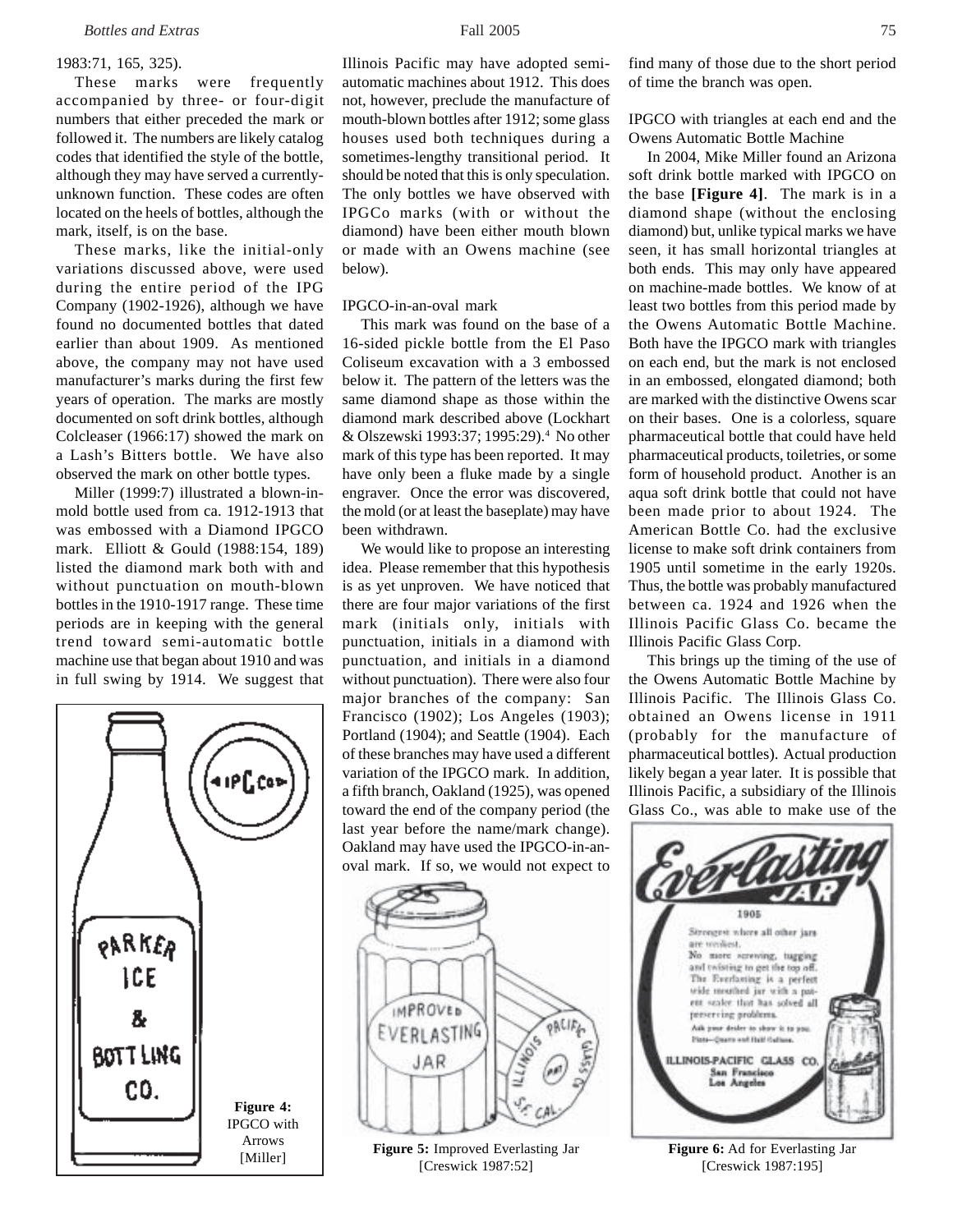license (Lockhart et al. 2004:54-56). It seems more likely, based on the scarcity of identified Owens-machine-made bottles with any of the IPGCo marks, that the West Coast plants did not obtain Owens machines until the early-to mid-1920s when such technology (including other fully-automatic machines) became available to glass houses that had previously been excluded by the strict licensing previously followed by Owens and other producers of fully automatic machines (e.g, see Smith 1989:25-27).

## ILLINOIS PACIFIC GLASS Co. S. F. CAL.

Colcleaser (1965:30) showed a drawing of the IMPROVED EVERLASTING JAR with ILLINOIS PACIFIC GLASS S. F. CAL. embossed in circular pattern around the edge of the base. This is one of the rew cases we have found where the location of a plant is included with the mark. Creswick (1987:52, 195) and Roller (1987:164) both showed the same jar with an identical logo on the base except that theirs included "Co." **[Figure 5]**. She noted that the lid was patented August 22, 1905. She also included an ad for the jar from 1905. The ad noted that the jars were made at the San Francisco and Los Angeles plants.

Although not specifically marked with a factory logo, the Everlasting JAR was made by Illinois Pacific, probably during the 1904-1909 period **[Figure 6]**. These jars used lightning-style covers with either PAT. NOV. 29. 04. on green lids or PAT. AUG. 22. 05. on colorless lids. The patents were held by Edward Abramson (with Edward O. Bennett in 1905), vice president of Illinois Pacific in 1907. An undated brochure from Illinois Pacific illustrated the jar on the cover (Creswick 1987:52; Roller 1983:118).

# ILLINOIS PACIFIC GLASS CO./ MANUFACTURERS/SAN FRANCISCO U.S.A.

This mark appeared on an unusual food bottle offered for sale on eBay. The seller, Peter Crouch, identified the container as a pickle bottle. The mark was embossed on the rear heel: ILLINOIS PACIFIC GLASS CO. (downward arch)/ MANUFACTURERS/SAN FRANCISCO U.S.A. (both horizontal). Since Crouch is located in New Zealand, the bottle was probably made for export by Illinois Pacific. That likely explains the inclusion of the full name rather than the usual manufacturer's mark. Since the bottle was machine-made,

Company (early 1920s). Crouch further offered information on 26-ounce, machine-made beer bottles that were produced by Illinois Pacific for J. R Dodson Brewers of Nelson, New Zealand. He noted that the bottles were made in the 1920s and were the only ones that Dodson imported from Illinois Pacific. The New Zealand bottles were marked with the full Illinois Pacific name **[Figure 7]**. Crouch noted that amber bottles made by Illinois Pacific had a reddish tinge that distinguished them from New Zealandmade containers. Based on identification by this color variation, it is possible that Illinois Pacific made bottles for Kirkpatrick's of Nelson.

This information suggests that many of the fruit jars shown in Creswick (1987:106- 108) were also manufactured for export. Similarly-marked jars were made by later Illinois Pacific companies. It is probably a good assumption that any bottle embossed with the full name of one of the Illinois Pacific companies was made for the export trade, especially if it is accompanied by the city/state designation of the factory.

#### I. P. G. Co. S. F. Cal.

Creswick (1987:52) also described a second version of the IMPROVED EVERLASTING JAR that was marked on the base with "I. P. G. Co. S. F. Cal. (within a triangle)" (her parentheses). Unfortunately, she did not illustrate the base of this jar. If she is correct, it would be the only recorded instance of the letters I P G Co in a triangle. I suspect it is more likely that she meant the initials were in a *diamond* with the city/state designation around the edges. Roller (1983:164) described the jar as "IPGCO S F CAL in diamond logo embossed on base" (note there are no periods in the Roller version).



**Figure 7:** Illinois Pacific Bottles Exported to New Zealand [Crouch]

#### BEAVER

According to Peterson (1968:41), BEAVER was "affixed to bottles and flasks" by the Illinois Pacific Glass Co. in 1910. He also noted that "fruit jars with a beaver design and name were made in Canada." These were made by the Lamont Glass Co. and should not be confused with any Illinois Pacific products.

#### Genuine (script) MASON

Creswick (1987:56-57) showed four variations of this jar, all marked with some variation of Genuine MASON, including one that had only block letters for GENUINE. She dated the jars ca. 1900- 1910 but failed to present her reasons for attributing the mark to the Illinois Pacific Glass Co.

## IPGCO in a Triangle

May Jones (1965:[16]) claimed that this mark existed, although we have yet to see one. As stated above, she noted Keusseff as saying, "I think this was the next mark of Illinois Pacific, don't know dates, again I think the third letter is 'G.'" Toulouse (1971:) also reported this mark (probably based on the Keusseff information) but gave no dates or additional information about it. When discussing Illinois Pacific marks in a later volume (1966:20), however, Jones did not mention this mark.

#### I P G C

Griffenhagen and Bogard (1999:124) listed the I P G C mark as belonging to the Illinois Pacific Glass Co. They erroneously dated the mark 1902-1930, probably based on Toulouse's confused rendition. They added that the mark was found on bottles used by Schmidt's Pharmacy and the Home Bitters Co., St. Louis. They almost certainly took their information from Ring (1980:248). Ring listed the Home Stomach Bittlers and noted either I.C. CO (probably meaning I G Co) or I P G C on the base of the bottle. We have found this mark in no other sources and have not seen it on containers. Ring may have seen a single example where the "o" in "Co" was very indistinct, or the exclusion of the "o" may have been a typographical error.

# Illinois Pacific Glass Corporation (1926- 1930)

## IPG in a Triangle

As far as we can discover (except for the PRESTO jars), the only mark ever used by the corporation was IPG in a triangle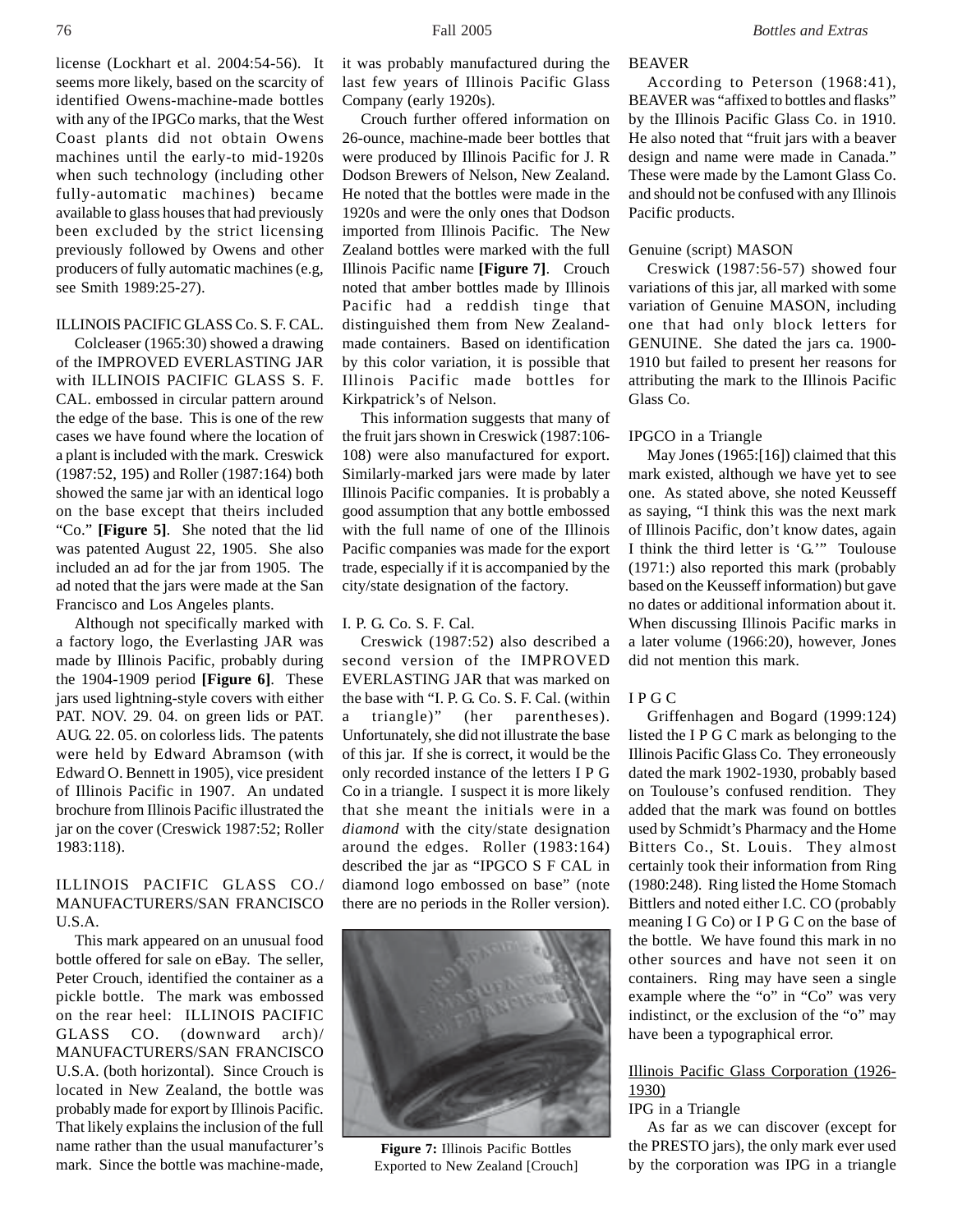(despite the claim by Toulouse that three variations were used). This mark was mostly embossed on heels of the bottles (as noted on soft drink, food, and milk bottles), although it was occasionally placed on bases of medicine, some beer, and some food bottles **[Figures 8 - 9]**. It was often accompanied by numbers that fit into identifiable design. The marks uniformly followed the same pattern. The "I" leans in toward the center as does the "P" with the "G" slanted backwards. The apex of the triangle has a tiny, solid embossed triangle above the "P." Each IPG mark we have examined followed this pattern, although Robert Leavitt (personal communication, 5/11/2005) reported a single example that lacked the smaller, solid triangle at the apex. This was probably an engraver's error, quite common during the 1920s and for two decades to follow.

Creswick (1987:31) reported the triangle mark on the base of a Boyd MASON jar. Boyd MASONs were also made by the earlier Illinois Pacific Glass Co. (see above). The triangle mark was also positioned at the back heel as in the case of the Getsbest jar (Creswick 1987:57; Roller 1983:137). The IMPROVED Everlasting Jar (also made by the earlier "company") was embossed with the triangle logo on the heel (Roller 1987:165).

Jones (1965:[16]) was the first researcher to report this mark. According to her, T. L. Keusseff claimed that "this was the mark of Illinois Pacific in the 1920's, prior to the merger with Pacific Coast . . . . Trade mark after 1924 'Electroneal.'" Three years later (1966:20), she again mentioned the mark but with a completely incorrect date of 1903. We have found no other reference to the "Electroneal" trademark, even though Carol Serr has rigorously searched the internet. Bill Lindsey, however, has a paperweight that notes the process **[Figure 10]**. Toulouse (1971:268-269) also included the triangle mark, again with no specific information. Giarde (1980:55) discussed the mark as used on milk bottles. He claimed that single-digit date codes were found to the left of the triangle "particularly in the late 1920's" and noted that "the triangle mark is the one found on milk bottles."

Most of the bottles we studied were soft drink bottles used in Arizona along with some from New Mexico and El Paso, Texas. However, all bottles (including milks and households) we have found with the



**Figure 8:** Triangle IPG Heelmark [Lindsey]



**Figure 9:** Triangle IPG Basemark [Lockhart]

Triangle IPG mark could be dated from 1925 to 1931. We attribute the mark to the Corporation period.

Beginning in 1927, soft drink bottles with the triangle mark displayed two notable patterns: 1) number – number located somewhere away from the mark (e.g., 7 - 1); or 2) number mark number (e.g., 8 manufacturer's mark 5). The manufacturer's marks were always embossed on the heels; we have found only one number pattern that appeared on a base. All other number patterns were embossed on the heels, although we found the first pattern inconsistently placed on the front or on the back heel, regardless of the location of the manufacturer's mark.

On bottles that should be from 1926, there are no identifiable date codes. However, the number "7" appeared in one of the formats described above (usually the number to the left) on all bottles that can



**Figure 10:** Electoneal Paperweight [Lindsey]

be dated to ca. 1927.<sup>5</sup> This is the first year for the use of a date code by Illinois Pacific.

In 1928, the numeral "8" is usually a part of the code and generally appeared also on the crown finish. The numeral was embossed on the second or lower, more bulbous area of the crown. Occasionally, however, the numeral "7" was in the codes associated with the mark, but "8" was on the crown. In all likelihood, this represented a transition to date codes embossed on the crown. Bottles with "7" near the manufacturer's mark were probably made from molds cut in 1927. When the engraver added the "8" at the crown, he likely forgot to change the heel number. Examples of this kind of error during a transformation period are common on Owens-Illinois Glass Co. bottles as well, and careful examination often reveals where an old code was obliterated and a new digit added to update the year. The date code on the crown probably began sometime during the year, so bottles exist in both configurations.

The move to the crown seems to have been completed by 1929, although occasional examples still retained an "8" near the manufacturer's mark. As above, this was a common error during transitions. In 1930, the only consistently-identifiable date code was embossed on the crown, although two examples attributed to that year did not have marks on the crown. One of these exceptions, however, had a "0" next to the manufacturer's mark (probably indicating 1930).

Even though Toulouse (1971:268, 270) and Ayres et al. (1980:21) both claimed that the switch to the Illinois Pacific Coast Co. came during 1930, bottles with date codes for 1931 still retain an identifiable IPG mark (instead of the expected IPC mark). This suggests that the actual merger took place in 1931, and the dated code probably indicates bottles made in 1931 prior to the merger. However, the "31" date codes may be found either on the crown or in conjunction with the manufacturer's marks. By this date, codes on both sides of the mark are often unrelated to the date.

The discrepancy in the date codes may show up because the company waited until all its old molds wore out. After all, the change in mark was *very* minor. The company may also have filled all of the existing contracts with the older mark because that was the name under which they were ordered. That apparently took from August 1930 to January 1931 or later. This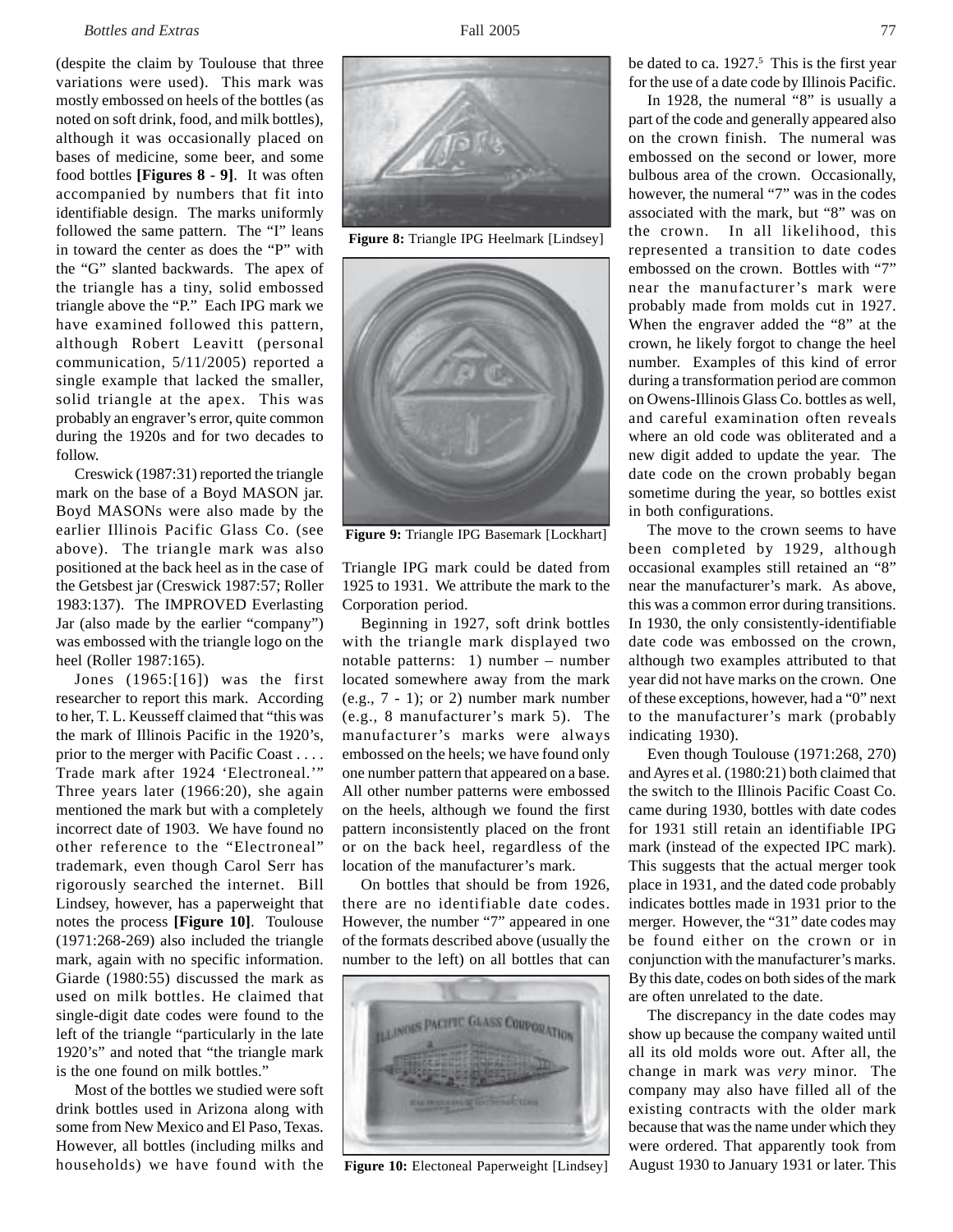practice is documented by Smith (1989:25- 27) in describing the Ball Brothers takeover of the Three Rivers Glass Co.

# MANUFACTURED BY ILLINOIS PACIFIC GLASS CORP.

The PRESTO series of jars was made by the Illinois Glass Co. and its subsidiaries after March 1, 1927 (the first use date of the trademark). The PRESTO logo (#243,989) was registered by the Illinois Glass Co. on July 3, 1928 (Creswick 1987:155). Both PRESTO GLASS TOP jars and PRESTO SUPREME MASONS were embossed MANUFACTURED BY ILLINOIS PACIFIC GLASS CORP. in two lines across the back heels of the jars (Creswick 1987:106-107 – **Figure 11**). Contrary to Creswick's statement (1987:106), the jars were *not* made by the earlier Illinois Pacific Glass Co. The "Co." ended in 1926, a year before the PRESTO logo was ever used. Roller (1987:293) also featured the PRESTO GLASS TOP with the mark but not the Mason jars. See also the last entry under the Illinois Pacific Coast Co. and Owens-Illinois Pacific Coast Co. below for other PRESTO jars. These jars were probably made for export – hence the embossing of the full name (see discussion above).

## Illinois Pacific Coast Co. (1930-1932)

Although Toulouse (1971:269) claimed three variations of the IPCCO mark were used by the Coast Co., we have not seen a single one of them. Because the IPGCO marks are often small and somewhat indistinct, many people mistake the "G" for a "C" (as noted by Keusseff – above). As a result, reports of an IPCCO mark are often found on eBay, in collectors' literature, and in archaeological reports. However, we have not found a single report that can be authenticated by research that provides alternative dating. While we have tightlydated evidence for all the marks we present, we have found no such evidence to support an IPCCO mark of any kind. In order to qualify as conclusive evidence, a bottle with an actual IPCCO mark would have to fit into a date range of 1930 to 1932. Most of the marks we have seen (identified as IPCCO) were much more likely made during the 1910-1920 period based on manufacturing characteristics.

Jones (1965:[16]), quoted T. L. Keusseff as stating that the IPC in a triangle was the "mark of Illinois Pacific Coast Co. 1930- 1932, between merger of Illinois-Pacific



 Illinois Pacific Glass Corp. [Creswick 1987:106]



**Figure 12:** Triangle IPC Basemark [Lockhart]



**Figure 13:** Date Code on Crown [Lockhart]

and Pacific Coast, and before merger with Owens-Illinois." Jones again mentioned the mark three years later with a date of 1903, probably a typographic error for 1930 (1966:20). Jones (1966:20) may have influenced Toulouse to consider the IPCCO-in-a-diamond mark. She showed a drawing of the mark and dated it 1930. She almost certainly misread the IPGCO mark.

## IPC in a triangle

The only mark we have identified as being used by the Coast Co. is IPC in a triangle. Logically, this is the style we would expect to follow the IPG-in-atriangle mark used by the corporation preceding the merger, and we have carefully examined marks with a magnifying glass to verify that the letter is indeed a "C." Date codes of "31" and "32" on the crowns verify the mark as belonging to the Coast Co. **[Figures 12 - 13]**. Although date codes for the Coast Co. may appear on either the crown, the heel, or both, the crown code is usually the defining feature. The marks were only used in 1931 and 1932.

A final bit of evidence for the use of this mark comes from eBay where a seller offered "a beautiful dual embossed Presto Supreme Mason on the front, reverse heel embossed : MANUFACTURED BY ILLINOIS PACIFIC COAST CO. front heel is embossed IPC in triangle and mold 5 off to the right." This jar was also listed in Roller (1987:294), although he described it as "ILLINOIS PACIFIC COAST CO. Embossed on reverse, IPC in triangle logo embossed on heel."

# MANUFACTURED BY ILLINOIS PACIFIC COAST CO.

Along with the PRESTO SUPREME MASON discussed above, the Coast Co. also embossed the long version of the name to mark the back heel of PRESTO WIDE MOUTH GLASS TOP jars (Creswick 1987:108). These jars were probably made for export – hence the embossing of the full name (see discussion above).

#### Owens-Illinois Pacific Coast Co.

The Illinois-Pacific Coast Co. reverted to using the same Diamond OI mark as the parent Illinois Glass Co. The only way to tell the bottles used by the Coast division is to note the plant codes. Toulouse (1971:395) illustrated a graph with plant names, numbers, and approximate dates in business, but some of his information does not fit with known plant locations on the West Coast. An undated table from the internet gives the following plant locations and closing dates. Oakland, California, received the designation as Plant #20 in 1937 when the Backenridge, Pennsylvania, plant (the former holder of #20) closed; #21 and #22 were in San Francisco; and #23 was in Los Angeles. The first San Francisco plant (#21) closed in 1937 and the number reassigned to Portland, Oregon; the closure date for the second San Francisco plant is unknown. Apparently, Owens-Illinois closed the Seattle plant about 1932,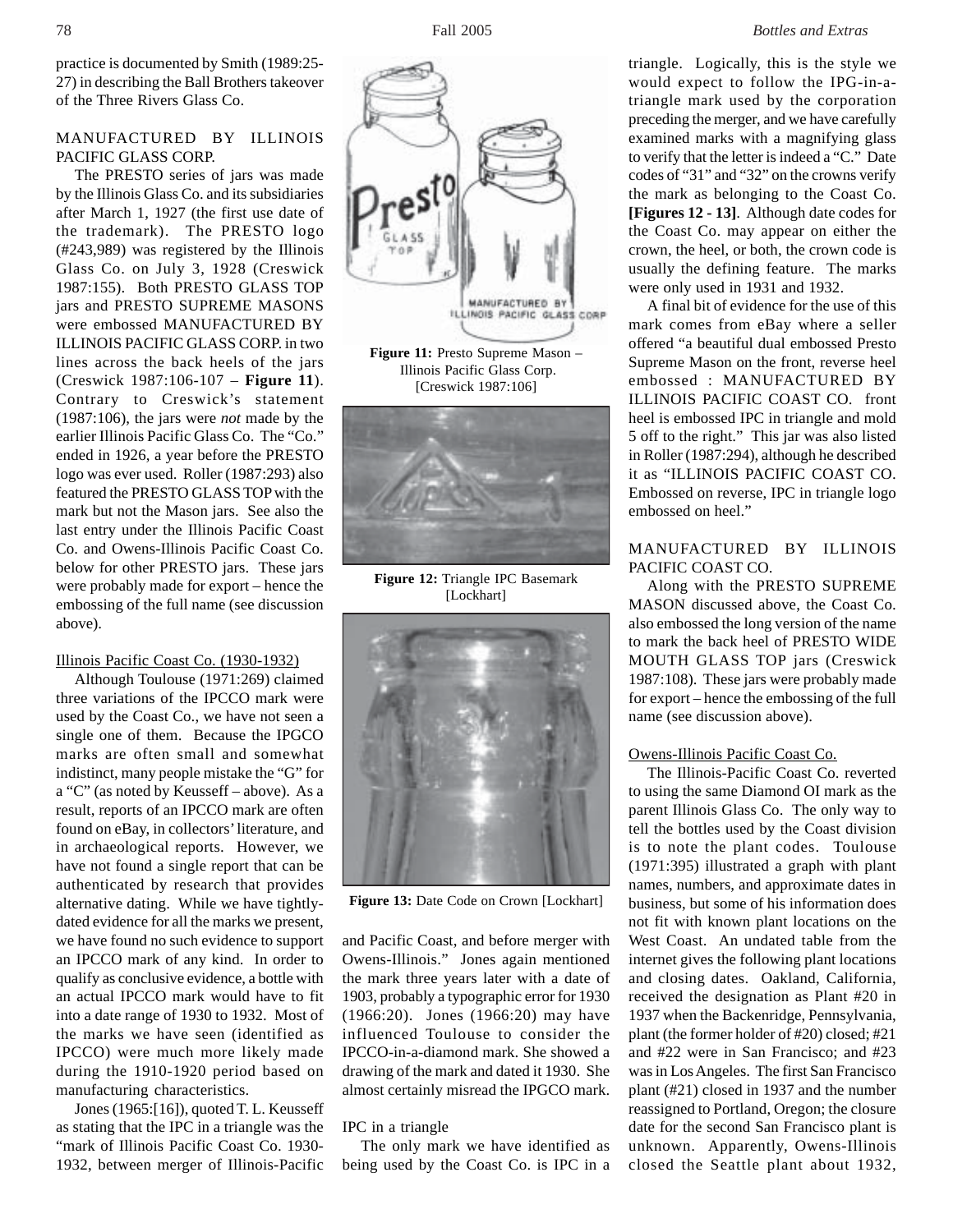although why the Portland factory was not renumbered until 1957 is not explained. Number 22 was reassigned to Tracy, California, about 1960 (Anonymous 2005).6

Mike Miller discovered an interesting colorless, soft drink bottle embossed 21 I-in-an-oval-superimposed-on-anelongated-diamond 7 on the front heel. This mark was used by the Owens-Illinois Pacific Coast Co. from 1930 to ca. 1954. The back heel, however, is marked 1 followed by a blanked-out triangle. The Owens-Illinois workers used an old mold from either the Illinois Pacific Glass Corp. or the Coast Co. to make the bottle. The 7 to the right of the Owens-Illinois mark is a date code for 1937 (the final year the plant was open), so the mold had laid in storage at least seven years prior to its reuse. To remove all doubts, the factory code 21 is for one of the two San Francisco (former Illinois Pacific) plants.

This was apparently a common occurrence. Creswick (1987:106) notes a PRESTO GLASS TOP jar marked MANUFCTURED BY ILLINOIS PACIFIC GLASS CORP. that also had the Diamond OI mark on its base. Either the Owens-Illinois Pacific Coast Co. used a mold from the Illinois Pacific Glass Corp. with a newer Owens-Illinois baseplate, or the older company used a baseplate from the parent company in Alton, Illinois (I consider this last possibility very remote). Unfortunately, Creswick did not fully illustrate the jar; it would have been instructive to have seen the factory and date codes for the jar.

## MANUFACTURED BY OWENS-ILLINOIS PACIFIC COAST CO.

A final PRESTO WIDE MOUTH GLASS TOP jar was made by the Owens-Illinois Pacific Coast Co. and was so marked on the back heel in two lines. These jars were probably made for export – hence the embossing of the full name (see discussion above).

## Imperial Packing Co.

Colorless or amethyst jars with BEECH NUT and TRADE MARK around an embossed nut and leaves in four variations are sometimes marked on the bases with I. P. C. along with a patent date of July 11, 1893 **[Figure 14]**. Creswick (1995:16) attributed the mark to the Illinois Pacific Glass Co. It is much more likely to have been made for the Imperial Packing Co. Imperial, a meat-packing company was formed in 1891 and was renamed Beech Nut Packing Co. in 1899 (Toulouse 1971:89-91). Although Toulouse was unclear, Imperial (and later Beech Nut) probably did not make glass jars. The makers are currently unknown.

#### **Summary**

Marks from the Illinois Pacific Glass Co. (IPGCo) appear in letters-only and diamond shapes (with or without periods) and were used from at least 1912 until 1925 (possibly as early as 1902). Only the triangle marks were used by the Illinois Pacific Glass Corp. One-digit date codes appeared in 1927 in conjunction with triangle marks. The codes appeared on both heels and crowns in 1928 and 1929 (in case of discrepancies, the crown mark is correct). Two-digit date codes are found on the crown only in 1930 and on either the crown or heel (or both) in 1930 and 1931. Only IPC triangle marks are reliably reported for the Illinois Pacific Coast Co. These are all date coded 1931 or 1932. The year of transition appears to have been 1931.

#### **References:**

Anonymous

2005 http://www.fruitjar.org/PlantCodes/ Owens- Illinois\_files/image001.gif

- Ayres, James E., William Liesenbien, Lee Fratt, and Linda Eure
- 1980 "Beer Bottles from the Tucson Urban Renewal Project, Tucson, AZ." Unpublished manuscript, Arizona State Museum Archives, RG5, Sg3, Series 2, Subseries 1, Folder 220.

Colcleaser, Donald E. 1965 *Bottles of Bygone Days*. Privately Published, Napa, California.

1966 *Bottles of Bygone Days, Part II*. Privately Published, Vallejo, California.



**Figure 14:** Imperial Packing Co. [eBay]  $p$  by  $\frac{1765 \text{ standard}}{1200 \text{ published}}$ .

Creswick, Alice

1987 *The Fruit Jar Works, Volume II, Listing Jars Made Circa 1900 to Modern*. Privately printed, Grand Rapids, Michigan.

1995 *The Fruit Jar Works, Vol. I, Listing Jars Made Circa 1820 to 1920's*. Douglas M. Leybourne, N. Muskegon, Michigan.

- Elliott, Rex. R. and Stephen C. Gould 1988 *Hawaiian Bottles of Long Ago*. Hawaiian Service, Inc., Honolulu.
- Fowler, Ron

1998 *Ice-Cold Soda Pop 5¢: An Illustrated History of Oregon Soda Pop Bottling*. Privately published, Seattle, Washington. [Revised version of the 1986 edition]

Giarde, Jeffery L.

1980 *Glass Milk Bottles: Their Makers and Marks*. Time Travelers Press, Bryn Mawr, California.

Griffinhagen, George and Mary Bogard 1999 *History of Drug Containers and Their Labels*. American Institute of the History of Pharmacy, Madison, Wisconsin.

Jones, May

1961 *The Bottle Trail*. Bishop, California.

1965 *The Bottle Trail, Volume 5*. Nara Vista, New Mexico.

1966 *The Bottle Trail, Volume 6*. Nara Vista, New Mexico.

Lockhart, Bill and Wanda Olszewski

1993 *The El Paso Coliseum Collection: A Study of 20th Century Bottles*. The County of El Paso, Texas and the University of Texas at El Paso.

1995 "The El Paso Coliseum Collection: A Study of 20th Century Bottles." *The Artifact* 33(3):1-91. (revised version of 1993 study)

Miller, Michael R.

1999 *A Collector's Guide to Arizona Bottles & Stoneware: A History of Merchant Containers in Arizona*. Privately Printed, Peoria, Arizona.

Paquette, Jack K.

1994 *The Glassmakers: A History of Owens-Illinois, Incorporated*. Trumpeting Angel Press, Toledo, Ohio.

Peterson, Arthur G. 1968 *400 Trademarks on Glass*. Washington College Press, Takoma, Md.

#### Ring, Carlyn

1980 *For Bitters Only*. Nimrod Press, Boston.

#### Roller, Dick

1983 *Standard Fruit Jar Reference*. Privately